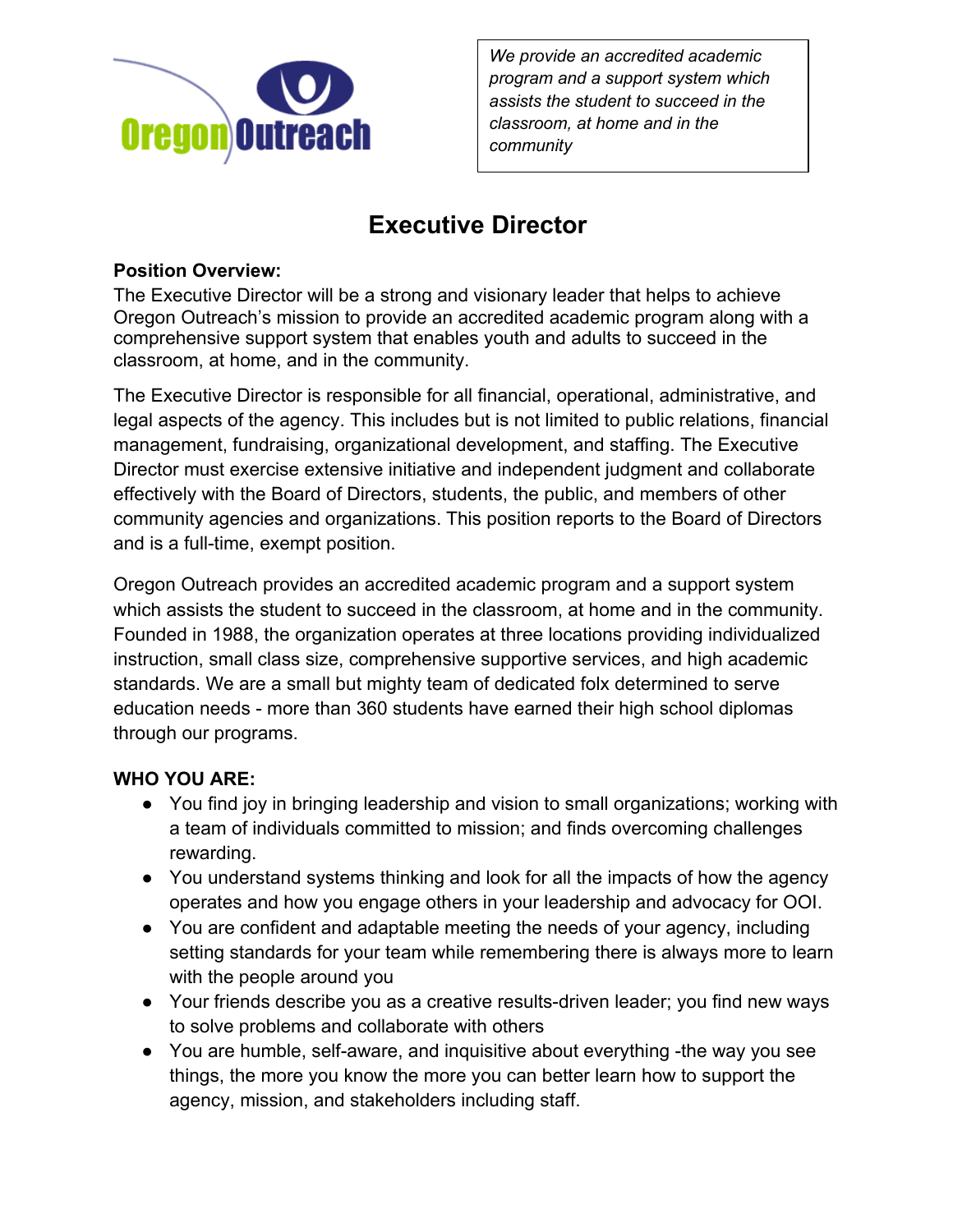- You are an experienced fundraiser who is comfortable soliciting and empowering others' vision and desire to change the world through education access.
- You are a strategic thinker who can bring others along in reaching organizational goals. You easily communicate with a variety of folks from across the spectrum of human experience.
- Challenges are your happy place whether it's persuasive communication and bridging folks to solutions or making tough decisions with sensitivity and impact and duty to the agency.
- You take diligent efforts to uphold integrity and clarity for others at every possible level as a matter of personal pride - from engaging in critical conversations to sharing success stories with our community.

## **ESSENTIAL RESPONSIBILITIES:**

#### **Governance and Leadership** (20%)

- Ensure all activities fulfill and/or support the mission of the organization
- Work collaboratively with the Board of Directors and staff to develop, implement, and evaluate Oregon Outreach's strategic plan
- Provide the Board with accurate, timely program and operations data in order to support strong strategic, governance and policy decisions
- Work with the Board of Directors to recruit, train, and develop an active and committed Board of Directors whose values, relationships, professional skills and personal experiences reflect and support Oregon Outreach's mission, vision, and values
- Attend monthly board meetings and report on the needs, plans, and major accomplishments of the organization; assist the Board Chair in planning the agenda and materials for Board meetings

#### **Fundraising** (25%)

Create and implement an annual development plan that includes individual solicitation, special events, mail appeals, government grants, corporate grants, sponsorships, foundation grants, and social media campaigns

# **Finance and Operations** (15%)

- Ensure operations run smoothly, efficiently, and meet the priority needs of Oregon **Outreach**
- Prepare and implement the annual board-approved budget. Ensure the budget and revenue plan support Oregon Outreach's financial sustainability
- Develop and maintain sound financial practices, controls, record keeping, and donation reporting requirements
- Work with the Finance Committee to monitor cash flow and develop monthly financial reports and quarterly assessments
- Manage business contracts and relationships
- Maintain official records and document and ensure compliance with federal, state, and local regulations including all accreditation and registration requirements

#### **Personnel Management** (20%)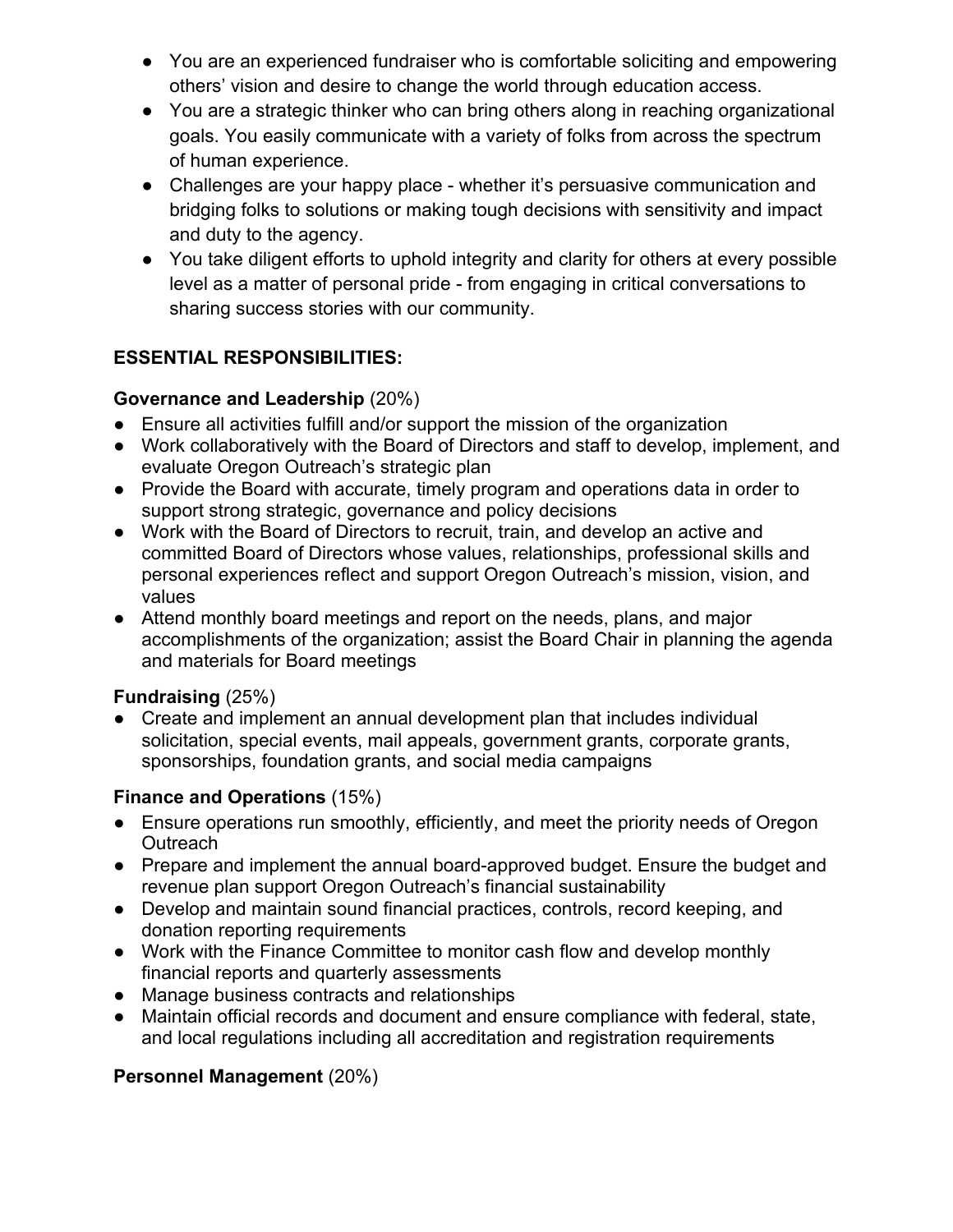- Management the recruitment, hiring, professional development, promotion, evaluation, and release of personnel including paid staff, contractors, interns, and volunteers.
- Maintain a climate which attracts, keeps, and motivates a diverse group of topquality staff and volunteers
- Administer staff compensation and benefits program and ensure sound human resources practices in staff negotiations, employment, and procedures
- Ensure compliance with all agency and regulatory policies that cover paid staff, volunteers, contractors, and volunteers

#### **Community Relations** (10%)

- Serve as the lead ambassador for Oregon Outreach
- Actively seek opportunities to collaborate with community partners including school districts, nonprofits, local businesses and community leaders for collective impact
- Direct a long-range public relations and community outreach program to support the fulfillment of Oregon Outreach's mission
- Serve as the primary media contact for Oregon Outreach

## **Programs** (10%)

- Direct the development, management, and evaluation of existing and new Oregon Outreach programming to ensure its quality and alignment with Oregon Outreach's mission, strategic goals, and long-term sustainability
- Evaluate program funding needs and create opportunities to attract major donors as well as corporate and foundation support

# **SKILLS AND EXPERIENCE:**

- Knowledge of nonprofit governance and management, risk management, asset management, and laws and regulations applicable to nonprofit organizations
- Fundraising experience, including donor relations
- Organizational skills
- Excellent written and oral communication skills
- Strong computer skills including proficiency with Microsoft Office and the Google Suite
- Relationship building both internally and externally

# **MINIMUM QUALIFICATIONS:**

- Mission-driven desire to support our students and thus our communities
- Passion for supporting access to education
- Oregon Teacher Standards and Practices Commission Administrator License
- Demonstrated awareness, attitudes, knowledge, and skills that foster a climate of equity and inclusion
- Proven leadership including demonstrated initiative, innovation, resourcefulness, and ability to recognize and utilize talent
- Demonstrated culturally competent leader who is capable of working well with people from different backgrounds and identities

# **PREFERRED QUALIFICATIONS:**